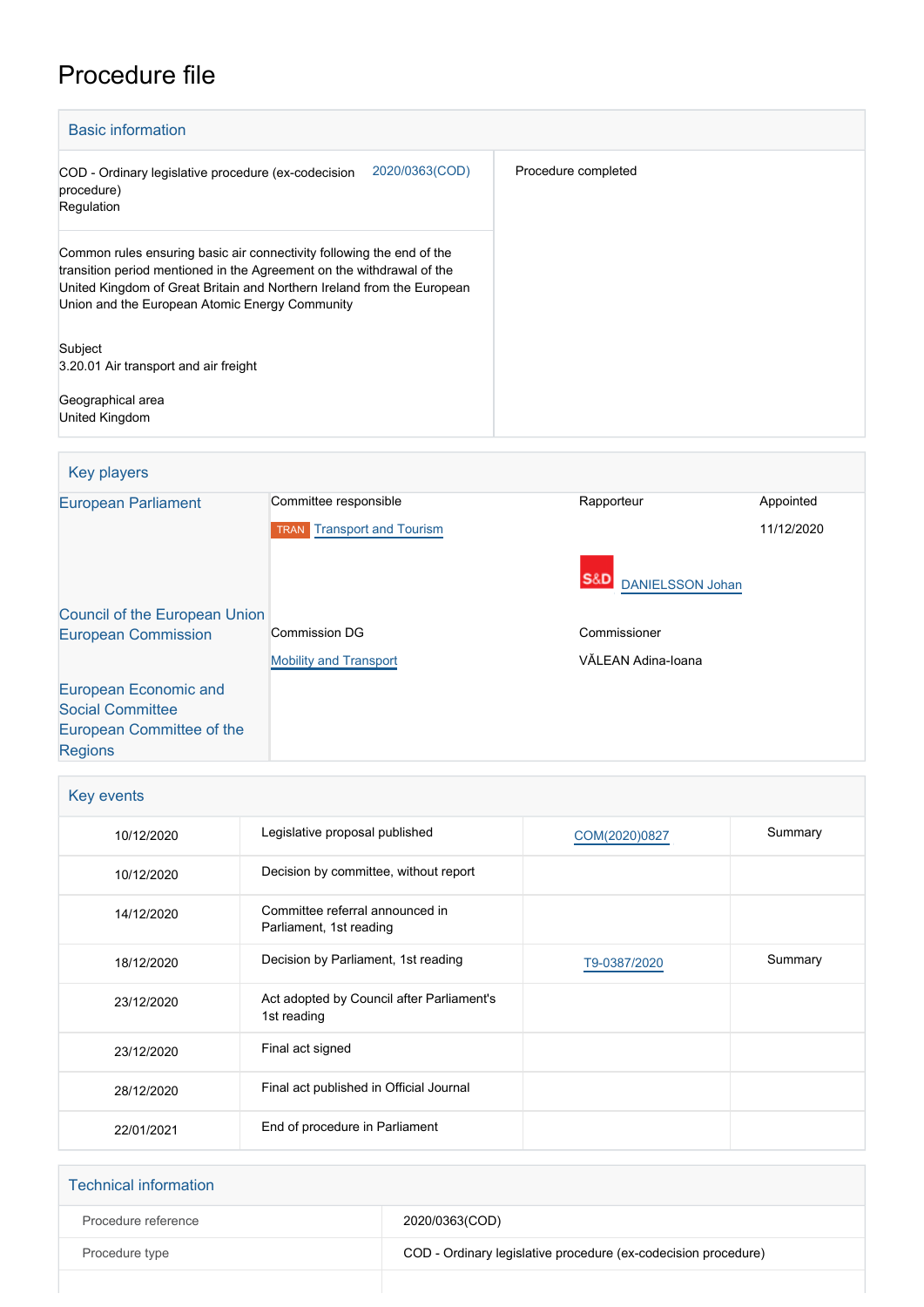| Procedure subtype                            | Legislation                                                                        |
|----------------------------------------------|------------------------------------------------------------------------------------|
| Legislative instrument                       | Regulation                                                                         |
| Legal basis                                  | Rules of Procedure EP 163; Treaty on the Functioning of the EU TFEU<br>100-p2      |
| Mandatory consultation of other institutions | <b>European Economic and Social Committee</b><br>European Committee of the Regions |
| Stage reached in procedure                   | Procedure completed                                                                |
| Committee dossier                            | TRAN/9/04842                                                                       |

### Documentation gateway

| ີ                                                         |                |            |            |         |
|-----------------------------------------------------------|----------------|------------|------------|---------|
| Legislative proposal                                      | COM(2020)0827  | 10/12/2020 | EC         | Summary |
| Text adopted by Parliament, 1st reading/single<br>reading | T9-0387/2020   | 18/12/2020 | EP         | Summary |
| Draft final act                                           | 00066/2020/LEX | 23/12/2020 | <b>CSL</b> |         |

Final act

 [Regulation 2020/2225](https://eur-lex.europa.eu/smartapi/cgi/sga_doc?smartapi!celexplus!prod!CELEXnumdoc&lg=EN&numdoc=32020R2225) [OJ L 437 28.12.2020, p. 0086](https://eur-lex.europa.eu/legal-content/EN/TXT/?uri=OJ:L:2020:437:TOC)

## Common rules ensuring basic air connectivity following the end of the transition period mentioned in the Agreement on the withdrawal of the United Kingdom of Great Britain and Northern Ireland from the European Union and the European Atomic Energy Community

PURPOSE: to lay down temporary measures to ensure basic air transport connectivity after the end of the transitional period referred to in the agreement on the withdrawal of the United Kingdom.

PROPOSED ACT: Regulation of the European Parliament and of the Council

ROLE OF THE EUROPEAN PARLIAMENT: the European Parliament decides in accordance with the ordinary legislative procedure and on an equal footing with the Council.

BACKGROUND: this proposal is part of a package of contingency measures to prepare for a possible scenario of no agreement between the Union and the United Kingdom after the end of the transitional period.

In the absence of an agreement between the EU and the United Kingdom governing the matter, there would be no legal basis for the provision of air services between the United Kingdom and the Member States by the respective carriers after the end of the transition period under the withdrawal agreement.

In a no-deal scenario, it is expected that the consequences for the respective economies would be severe. The disruption of air transport connectivity would represent the loss of a strategic asset for the EU and the Member States.

CONTENT: the proposed Regulation aims to ensure the provision of certain air services between the United Kingdom and the European Union for a limited period of 6 months (until 30 June 2021) if no agreement governing this area can be reached, provided that the United Kingdom does the same.

The proposal provides for:

- the unilateral grant of first, second, third and fourth freedom traffic rights to United Kingdom air carriers so that these can continue to overfly and make technical stops in Union's territory, as well as serve direct routes between the respective territories;

- the possibility for UK carriers to provide those services by means of code-sharing or blocked-space arrangements, and to enter into leasing arrangements under strict conditions;

- a mechanism to ensure that the rights enjoyed by Union carriers in the United Kingdom stay equivalent to those granted to UK carriers under the proposed Regulation. If that is not the case, the Commission is empowered to adopt the necessary measures to correct the situation by means of implementing acts;

- the establishment of a flexible mechanism to ensure that Union air carriers enjoy fair and equal conditions of competition with United Kingdom carriers once the United Kingdom is no longer bound by Union law;

- the establishment of procedures to enable Member States to verify that air carriers, aircraft and crews entering their territory under the Regulation are licensed or certified by the United Kingdom in accordance with internationally recognised safety standards.